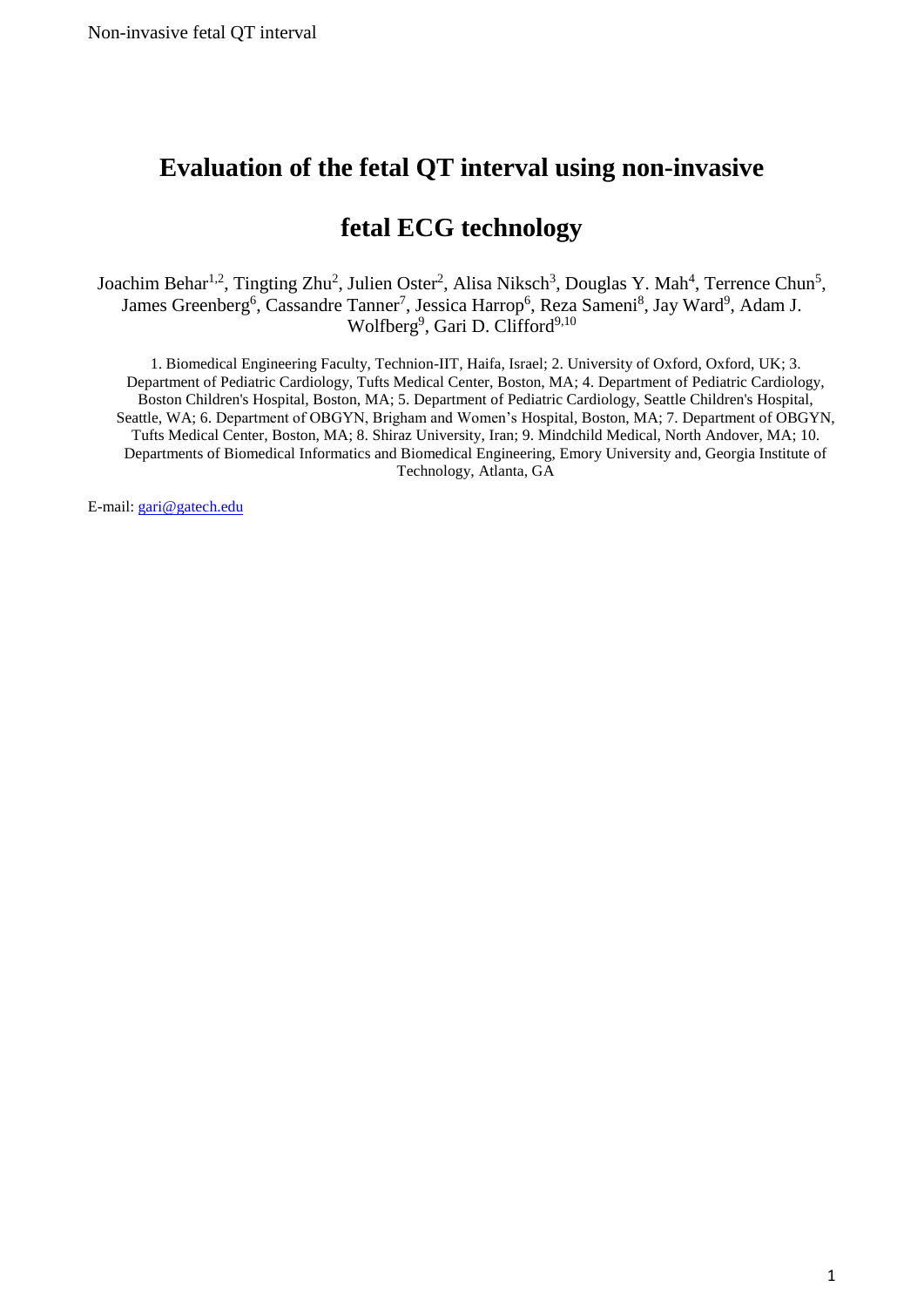### **Abstract**

Non-invasive fetal electrocardiography (NI-FECG) is a promising alternative continuous fetal monitoring method that has the potential to allow morphological analysis of the FECG. However, there are a number of challenges associated with the evaluation of morphological parameters from the NI-FECG, including low signal to noise ratio of the NI-FECG and methodological challenges for getting reference annotations and evaluating the accuracy of segmentation algorithms. This work aims to validate the measurement of the fetal QT interval in term laboring women using a NI-FECG electrocardiogram monitor. Fetal electrocardiogram data were recorded from 22 laboring women at term using the NI-FECG and an invasive fetal scalp electrode simultaneously. A total of 105 one-minute epochs were selected for analysis. Three pediatric electrophysiologists independently annotated individual waveforms and averaged waveforms from each epoch. The intervals measured on the averaged cycles taken from the NI-FECG and the fetal scalp electrode showed a close agreement; the root mean square error between all corresponding averaged NI-FECG and fetal scalp electrode beats was 13.6 milliseconds, which is lower than the lowest adult root mean square error of 16.1 milliseconds observed in related adult QT studies. These results provide evidence that NI-FECG technology enables accurate extraction of the fetal QT interval.

**Keywords:** non-invasive FECG, ECG morphological analysis, crowd-sourcing, medical annotations.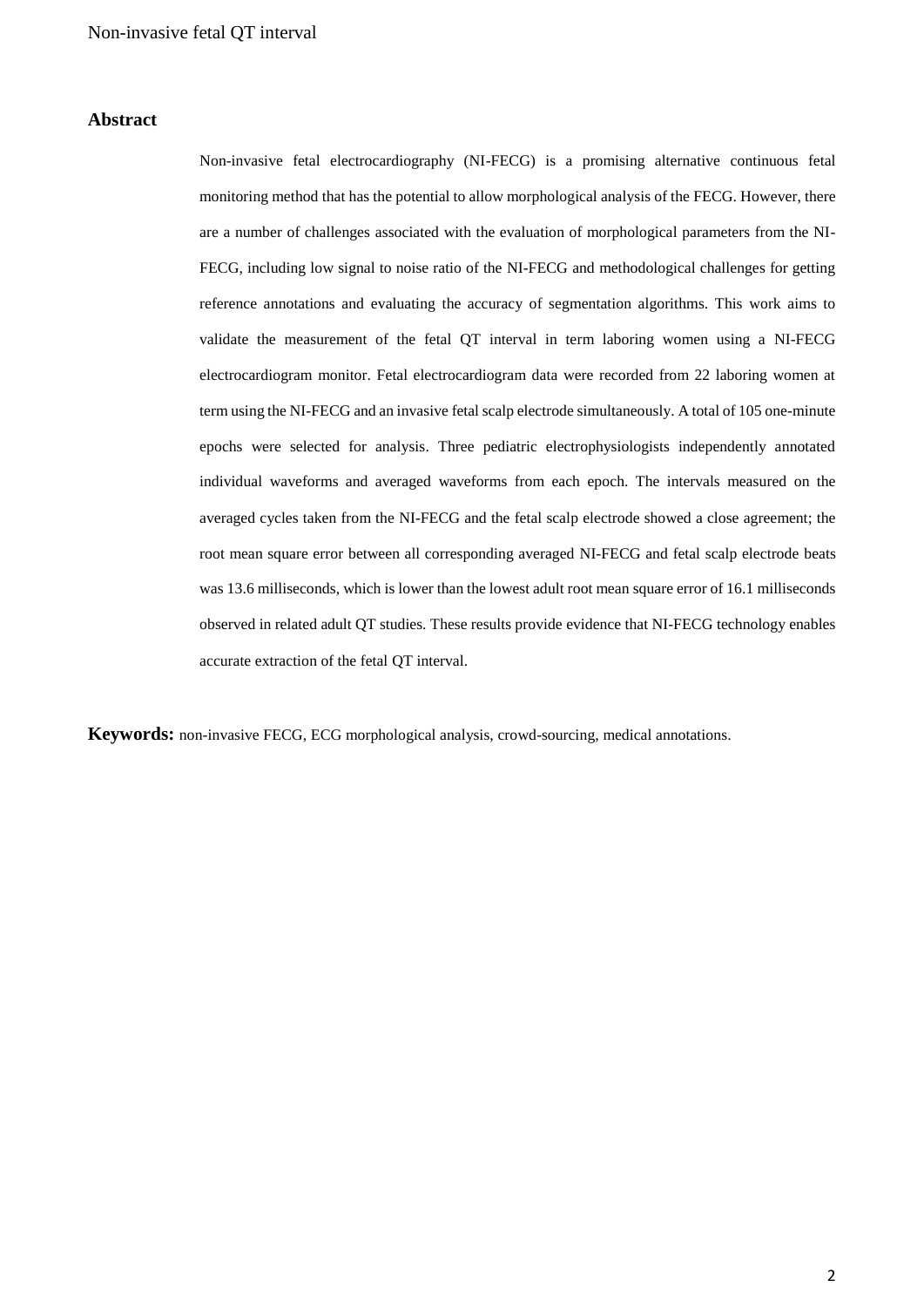#### **Introduction**

Continuous fetal heart rate monitoring is the standard of care for intrapartum management in the United States and in many other countries (American College of Obstetricians and Gynecologists, 2005). The limitations of this technology – particularly the very low specificity – are well known, along with the association between the use of continuous fetal heart rate monitoring and an increase in operative vaginal deliveries and cesareans (American College of Obstetricians and Gynecologists, 2005). Obstetricians, however, have few alternatives due to the difficulty in monitoring other physiologic signals from the fetus during pregnancy and labor.

The one fetal signal that has generated the most interest is the fetal ECG waveform, which can be reliably obtained during labor with the use of an invasive fetal scalp electrode (FSE), and less reliably using non-invasive adhesive electrodes attached to the maternal abdomen (Sameni and Clifford, 2010, Wolfberg and Norwitz, 2009, Behar et al., 2016).

Most studied is the ratio between the T-wave and the R-wave, a metric analyzed and reported by the STAN monitor (Neoventa Medical, Goteborg, Sweden) as a proxy for the ST segment. There is a reasonable physiologic basis for monitoring the ST segment during labor as a marker for hypoxia or ischemia (Greene, 1987, Greene and Rosen, 1989). Although a large American study failed to find improved newborn outcomes or reduced cesarean rates when the STAN monitor was used (Belfort et al., 2015), multiple independent trials in Europe have demonstrated significant improvements in newborn outcome when the STAN monitor was used (Amer-Wahlin et al., 2001, Doret et al., 2011, Kessler et al., 2013).

Less research has been conducted on the association between the fetal QT interval and newborn outcome, even though many studies link QT-interval abnormalities during the fetal and newborn period with serious events, including sudden infant death syndrome (Crotti et al., 2013). Oudijk and colleagues used the STAN monitor to measure the QT interval and demonstrated that during severe intrapartum hypoxia and metabolic acidosis, there was a significant shortening of the QT and corrected QT interval (Oudijk et al., 2004). More recently one group identified a fetus as having long QT syndrome using QT measurement performed on the non-invasive fetal ECG (NI-FECG) (Fujimoto et al., 2009). In adults, the QT interval has been of high interest in a number of conditions including the Romano-Ward and Jervell-Lange-Neilson syndromes, drug toxicity, and to predict prognosis following acute myocardial infarction (Campbell et al., 1985).

Other pathologic conditions linked to an abnormal QT interval include an association between a prolonged QT interval in newborns and the use of selective serotonin reuptake inhibitors (SSRI) during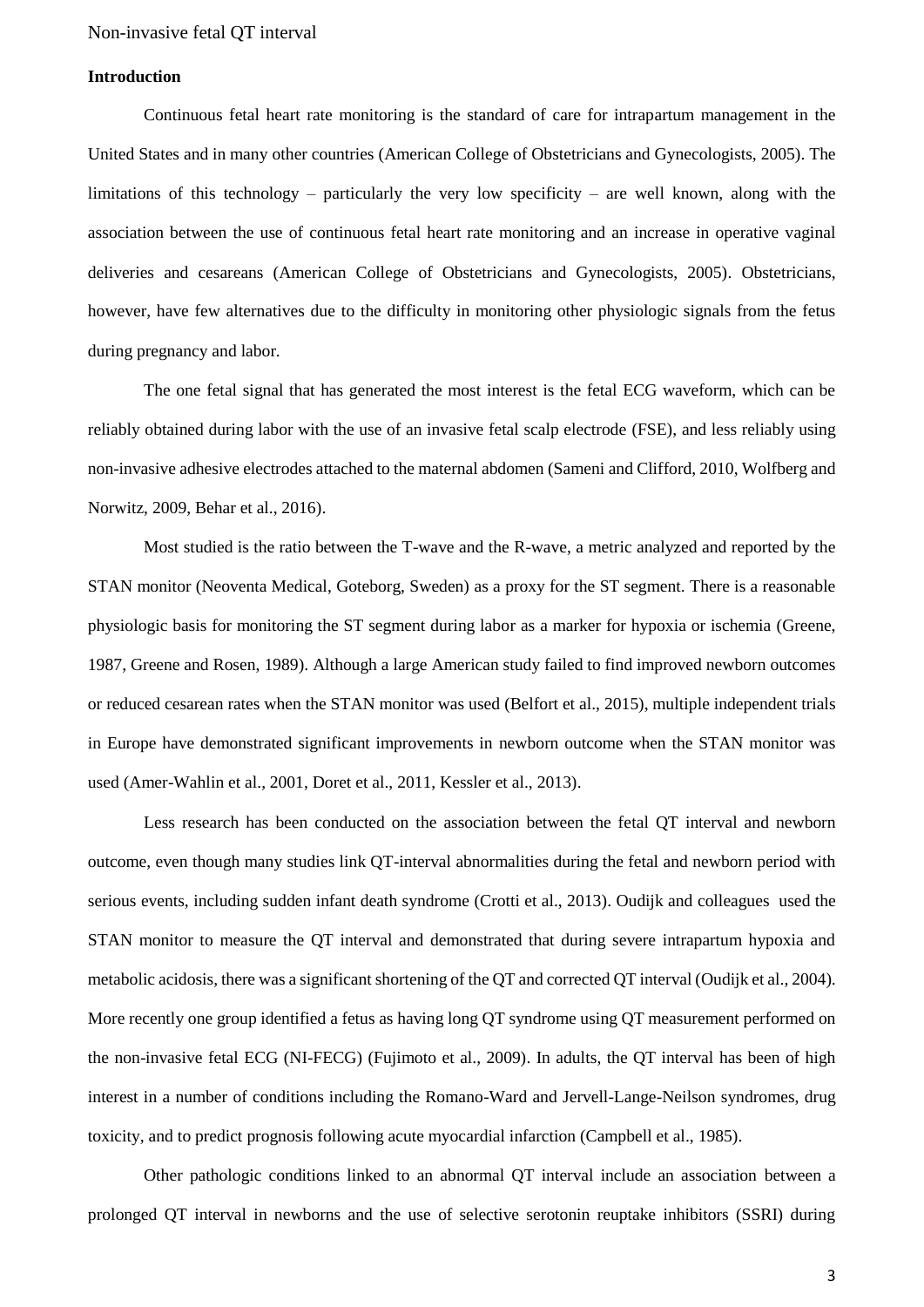pregnancy (Dubnov et al., 2005, Dubnov-Raz et al., 2008). These observations suggest the potential to screen for adverse events using the fetal QT interval during pregnancy and labor.

Hampering research is the requirement that a wire electrode be directly attached to the fetal scalp in order to obtain a reliable signal. Placement of the FSE requires ruptured membranes and a dilated cervix and thus this modality is limited to monitoring during labor. Furthermore, the FSE does not allow for monitoring of the fetus prior to labor, and because the FSE has only one electrode on the fetal scalp, it does not cover the three dimensional electrical field emanating from the fetal heart. In contrast, the NI-FECG monitor could be used for antepartum (as well as intrapartum) fetal monitoring and it provides a three dimensional electrical representation of the electrical field emanating from the fetal heart. Thus, there is a strong motivation for developing a non-invasive method for measuring the FECG obtained from multiple abdominal ECG sensors. Indeed, NI-FECG is a non-invasive monitoring method that allows to estimate the FHR, as well as information on the electrical activity of the heart which is embedded in the ECG morphology.

Accurate extraction of the FHR from the NI-FECG has been demonstrated (Behar et al., 2014, Clifford et al., 2014). Our group previously has described the accurate measurement of the ST segment from the external fetal ECG recordings (Clifford et al., 2011). However, accurate QT interval estimation from NI-FECG has not been previously demonstrated.

To be clinically useful, the fetal QT interval measured using abdominal ECG technology must be reliably identical to the fetal QT interval measured using a direct ECG measurement. We sought to validate the non-invasive measurement of the fetal QT interval in order to allow for additional research to be conducted without the need for a FSE. This paper describes the method for rigorously comparing the fetal QT intervals extracted from the NI-FECG and FSE, and demonstrates the feasibility of fetal QT measurement from the NI-FECG signal.

#### **Materials and methods**

The study was approved by the Institutional Review Boards at the institutions where data were collected: Brigham and Women's: 2010-P-00278/1, Cleveland Clinic Fairview: 12-154, Newton Wellesley: N08-445 and Tufts Medical Center: 7863 20. Fetal ECG data were recorded from 22 term laboring women with singleton fetuses. Data were recorded simultaneously using a 28 NI-FECG monitor (Mindchild Medical, North Andover, MA) and a single lead invasive FSE (GE Corometrics). Data were recorded at a sampling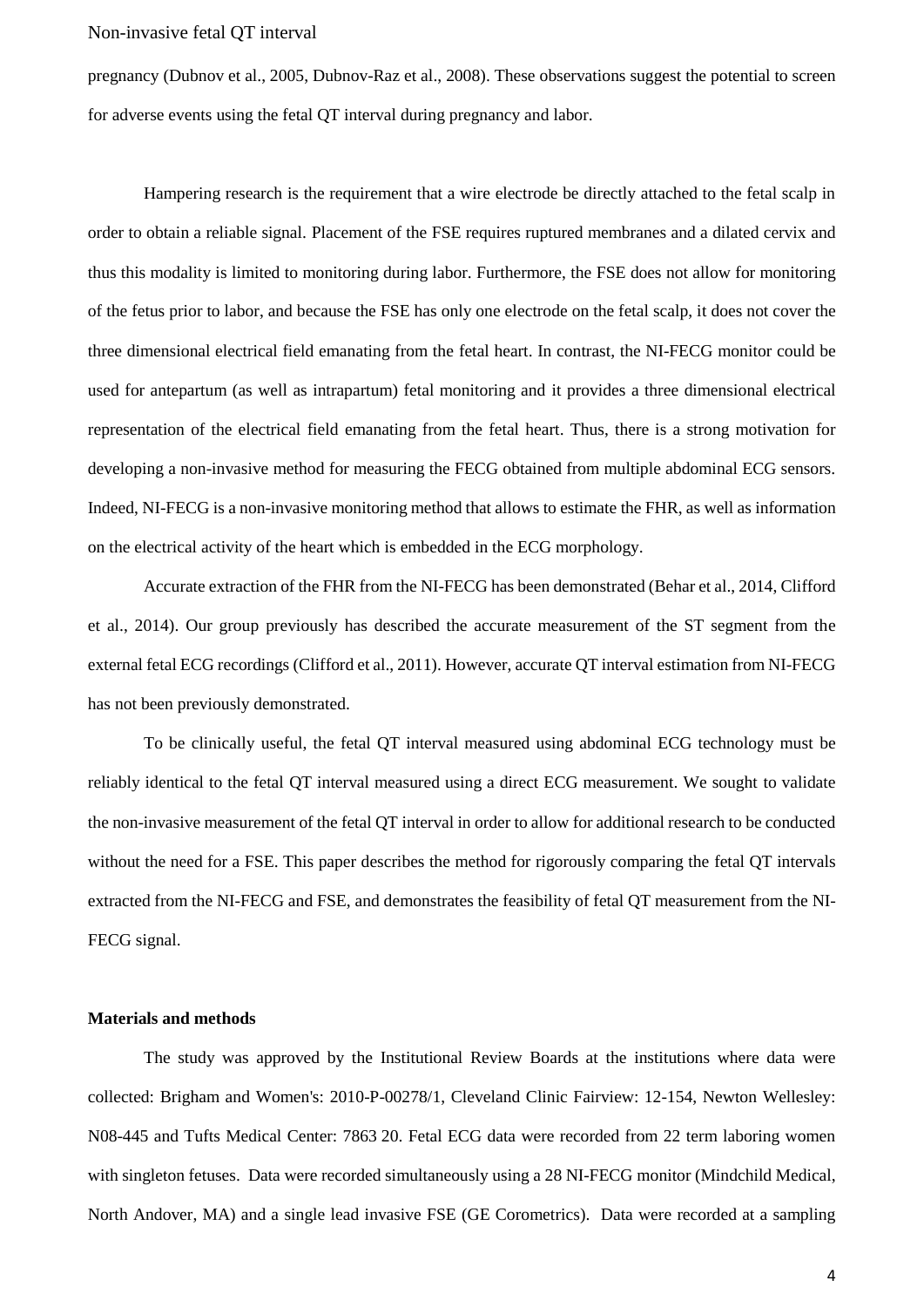frequency of 1 kHz with 16-bit accuracy. All women delivered newborns with five-minute Apgar scores above six, and none of the fetuses were exposed to SSRI medication in-utero. There were no prolonged QT intervals noted by the three independent reviewers of the data or any indications for long QT syndrome from the clinical data.



**Figure 1:** Annotation interface. A fetal QT interval was annotated by dragging a mouse across the interface from left to right (shaded area). The signal in this illustration is a FSE segment. The procedure was also repeated for the ECG derived from the non-invasive FECG.

Each recording period was divided into one-minute segments for the analysis. Segments were selected that had a relatively stable fetal heart rate based on determination that the baseline heart rate did not change by more than 20 bpm during the one-minute period (Silva et al., 2013). In segments that contained accelerations or decelerations (defined as changes from baseline of more than 20 bpm lasting more than 15 seconds) the corresponding sub-segments (generally lasting between 10-15 seconds) were replaced by random noise to ensure the annotators were not annotating in areas with large changes in heart rate. This procedure was implemented to ensure that the fetal QT interval was approximately stable over each one-minute segment, which is necessary when computing averages of ECG cycles (Christov and Simova, 2006). Indeed, a relationship between the QT length and the heart rate has been established in adults(Bazett, 1920) and although such a relationship has not been studied in fetuses, it is reasonable to assume that the QT length be modulated by the fetal heart rate (even if differently than for adults).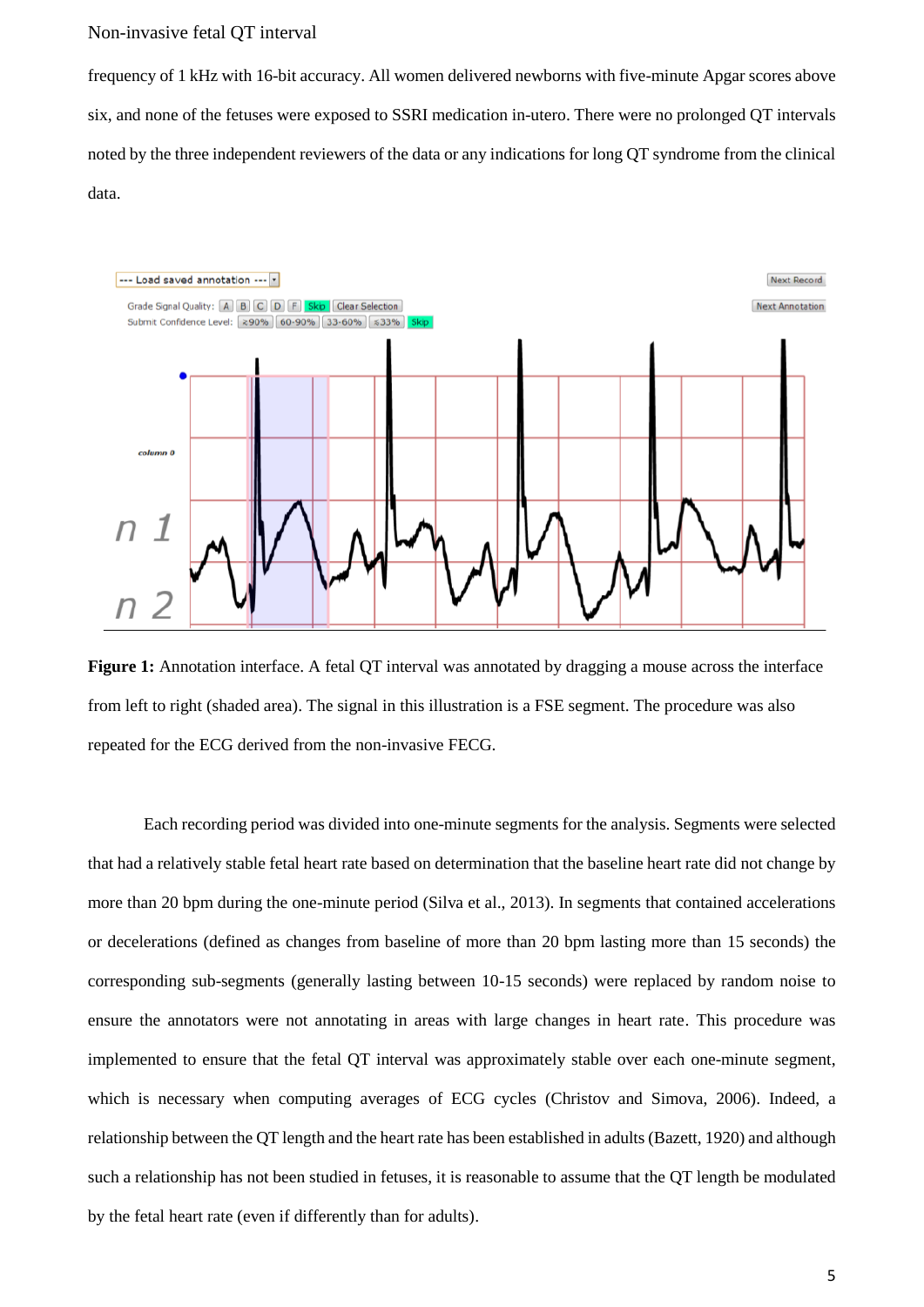The QT interval is defined as the time interval between the Q wave onset and the end of the T wave in the heart's electrical cycle. Three pediatric cardiologists independently annotated the data using the modified Physionet Lightwave interface (Zhu et al., 2014) (example in figure 1). This online system either presented the cardiologists with a rhythm strip one minute long, or presented them with a single ECG waveform created by automatically averaging a series of ECG waveforms. Each cardiologist was trained on the interface individually during an online training session. The precision of the annotation interface was 1 ms.



**Figure 2:** Example of signal used for SET1 and SET2. Top left: raw (solid line) and filtered (dashed) FECG from FSE; Top right: corresponding average ECG; Bottom left: raw (solid line) and filtered (dashed) abdominal NI-ECG; Right: corresponding average ECG templates constructed from the raw ECG signal.

The first set of annotations, denoted SET1, contained 210 one-minute segments (105 recorded using abdominal electrodes and the corresponding 105 segments recorded using a FSE). Each cardiologist was instructed to annotate five QT intervals per one-minute segment, and was told that they were free to choose the five cycles to annotate, a methodology similar to prior manual QT annotation exercises (Moody et al., 2006). The next set, denoted SET2, included 210 averaged fetal ECG cycles (105 abdominal and 105 corresponding FSE). One annotation per waveform was requested. Cardiologists were blinded to signal source (i.e. whether the signal to annotate was FSE or NI-FECG) and the waveforms were presented at random.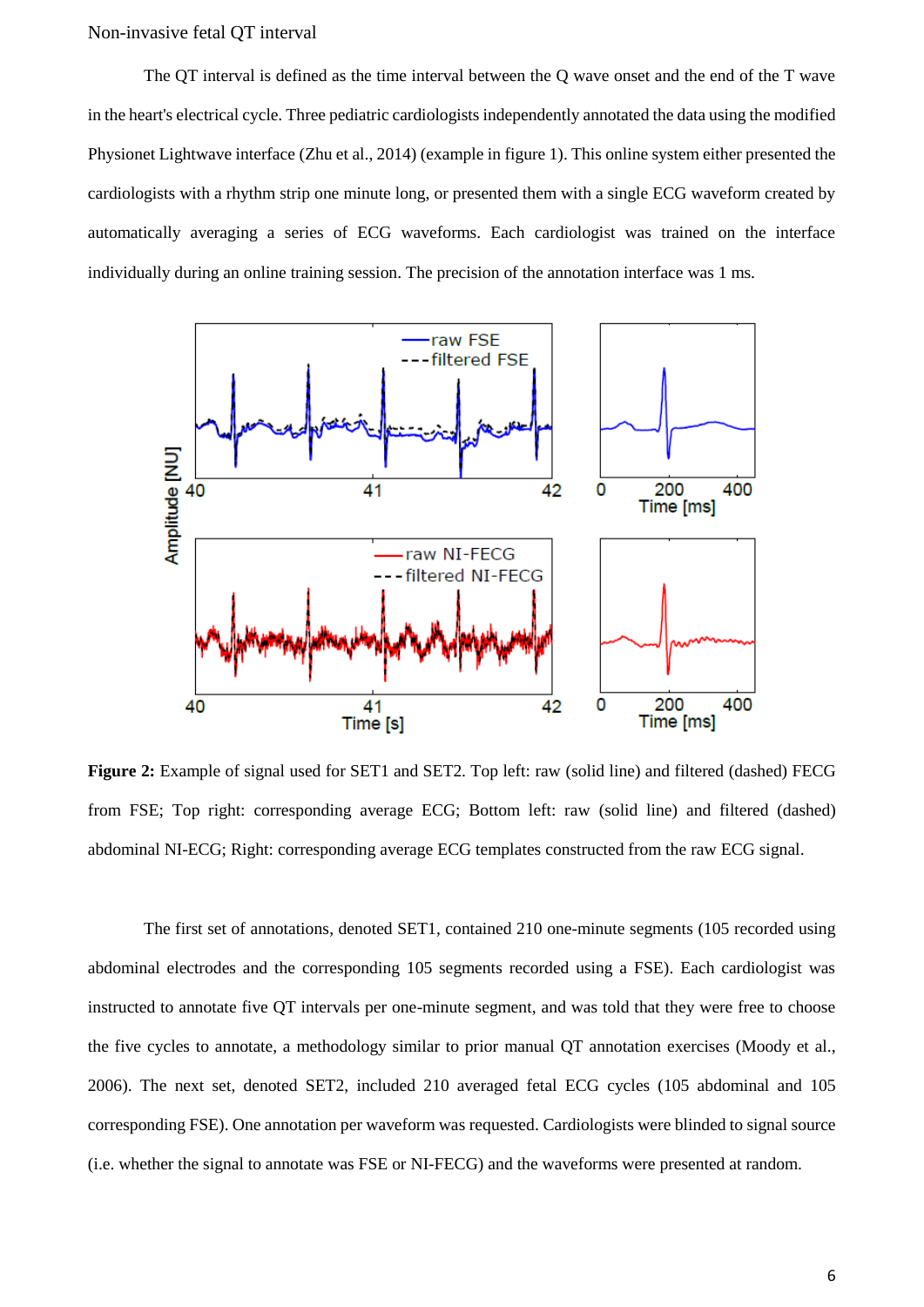In each set, the data were randomized so that two consecutive waveforms were not extracted from the same patient. An example of an annotation made on a rhythm strip segment is demonstrated in figure 1. Examples of signals used in SET1-2 are shown in figure 2.

We analyzed the variation between paired measurements of the QT segment (measured on the NI-FECG and FSE). For that purpose the root meant square error (RMSE) and absolute error (AE) were computed. We also evaluated the RMSE95 and AE95 defined as the RMSE and AE evaluated while excluding the extreme 5% values. This was done to make sure that no outliers in the sample size were biasing the estimation of the RMSE and AE. Three methods for fusing the annotations were investigated: mean, median and an expectation maximization (EM) algorithm (Zhu et al., 2014) – see description in the following paragraph. In addition Wilcoxon signed rank test was applied to test the hypothesis that the difference between scalp and abdominal annotations were samples from continuous distributions with zero median for both SET1 and SET2. The EM algorithm used for fusing the annotations is described in the context of QT annotation in (Zhu et al., 2014). It is assumed that  $R$  annotators have annotated a series of  $N$ , QT observations. The true QT annotation for each individual record is written  $z_i$ ,  $i \in [1; N]$  and the annotation from annotator j and which was performed on record *i* is denoted  $y_i^j$ . In addition, it is assumed that  $z_i$  can be predicted using a linear regression model:  $z_i$  $\underline{w}^T \cdot \underline{x}_i + \epsilon$ , where  $\underline{w}$  is the regression vector and  $\epsilon$  is a zero-mean Gaussian noise with precision  $\gamma$  and  $\underline{x}$  is a feature vector. No features were used in the approach detailed here and thus  $x$  is a unity vector. The EM algorithm can be summarized as follows:

(1) E-step: the E-step estimates the expected true annotations for all records,  $\hat{z}$ , as a weighted sum of the provided annotations with their precision  $\lambda^{j}$ .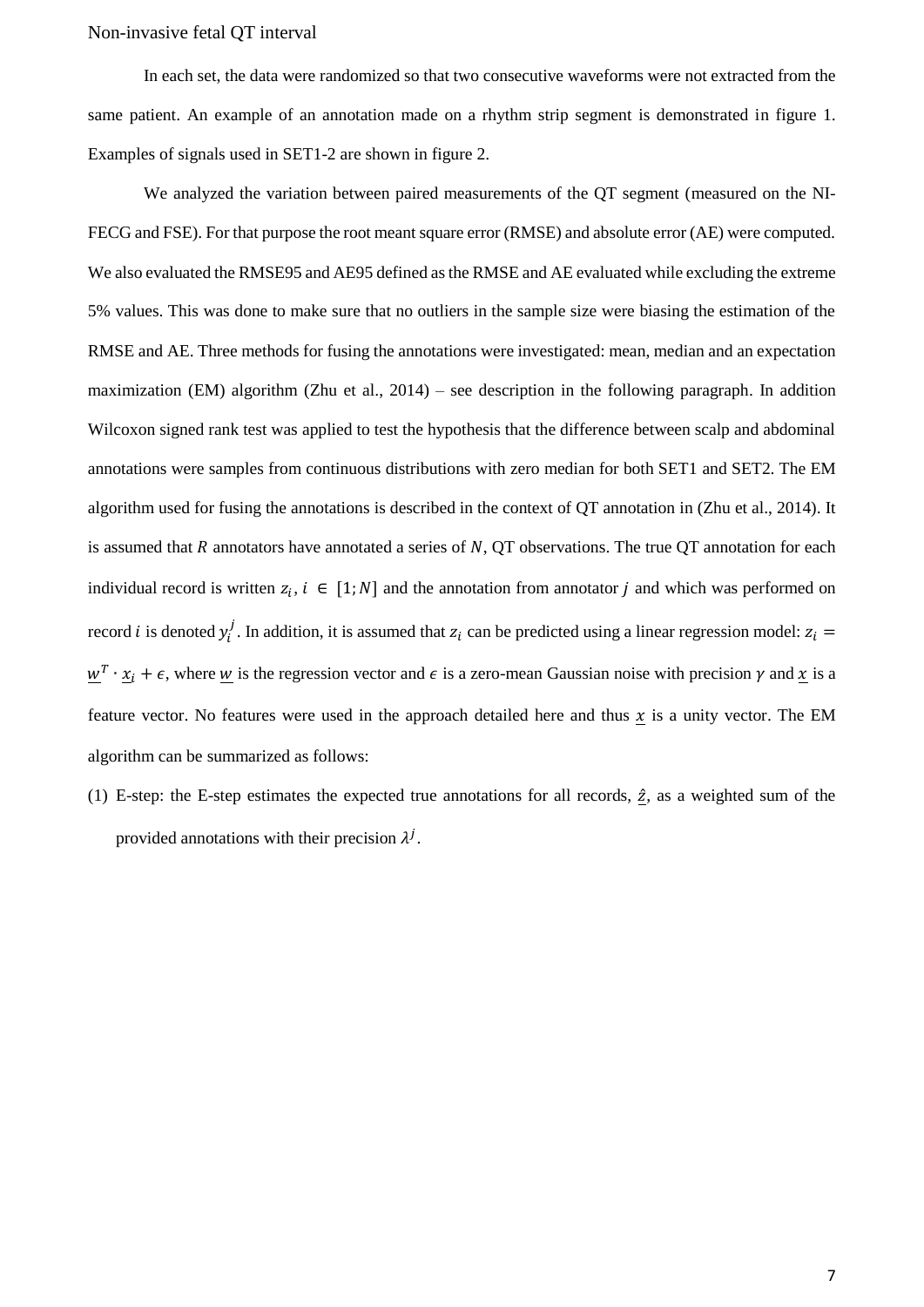$$
\hat{\underline{z}} = \frac{\sum_{j=1}^{R} \lambda^j \cdot \underline{y}^j}{\sum_{j=1}^{R} \lambda^j}
$$

(2) The M-step is based on the current estimate of  $\hat{z}$  and given the dataset written  $\hat{D}$ . The model parameters such as the regression coefficient w and precision lambda can be updated using the following equations:

$$
\frac{1}{\hat{\lambda}^j} = \frac{1}{N} \sum_{i=1}^N (y_i^j - \hat{\underline{w}}^T \cdot \underline{x}_i)^2
$$

$$
\hat{\underline{w}} = \left(\sum_{i=1}^N \underline{x}_i \cdot \underline{x}_i^T\right)^{-1} \sum_{i=1}^N \underline{x}_i \cdot \hat{z}_i
$$

With

$$
\hat{z}_i = \frac{\sum_{j=1}^R y_i^j \cdot \lambda^j}{\sum_{j=1}^R \lambda^j}
$$

The precision is initialized as being equal for all annotators (i.e. at the initial step of the algorithm). The initial precision can thus be written as:  $\hat{z} = \frac{1}{R}$  $\frac{1}{R}\sum_{j=1}^R \underline{y}^j$ .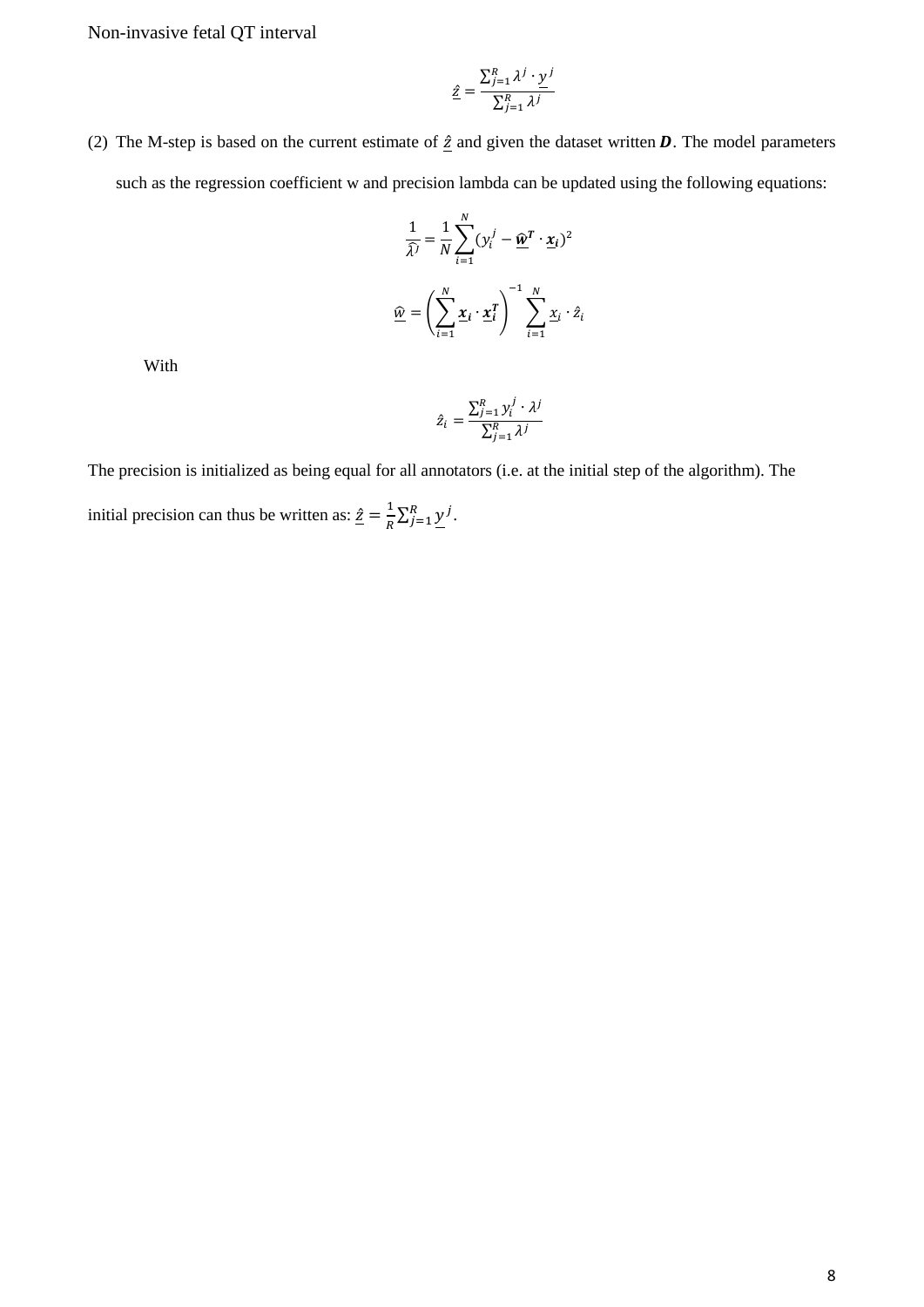# **Results**

Cycles with high correlation were retained to build the averaged cycles and a minimum of 20 cycles per 1 min segment were required to form a valid template. The QT interval measured using the FSE was 0.3 ms shorter, on average, than the QT interval measured using NI-FECG when averaged cycles were annotated and 8.7 ms longer when individual cycles were annotated. Figure 3 shows the probability density function for the fetal QT interval annotated by the three annotators for SET1 and SET2. On this plot, NI-FECG QT refers to the QT annotated on the NI-FECG extracted using the MindChild monitor and FSE QT refers to the QT annotated on the FSE by the reviewers. For SET2, the two distributions (NI-FECG QT and FSE QT) superimpose almost perfectly (without a significant difference between the distributions), while the NI-FECG QT distribution has a lower median and is more platykurtic (broader) for SET1. For SET1, the null hypothesis of the Wilcoxon signed rank test was rejected under the 5% significance level whereas the null hypothesis could not be rejected for SET2. This statistical test confirms that the distributions for scalp and abdominal annotations only matched (i.e. were not significantly different) when using the averaged cycles of the NI-FECG and FSE.



**Figure 3:** Empirical probability density function for the median FSE QT interval annotated by the three annotators for: (a) SET1 (i.e. annotation on the raw signals), 3150 annotations, and (b) SET2 (annotation on the averaged heart beat cycles) 630 annotations. For SET2, the two distributions (NI-FECG QT and FSE QT) superimpose closely, while the NI-FECG QT distribution has a lower median and is more platykurtic (broader) than the FSE QT distributions for SET1, indicating more extreme values.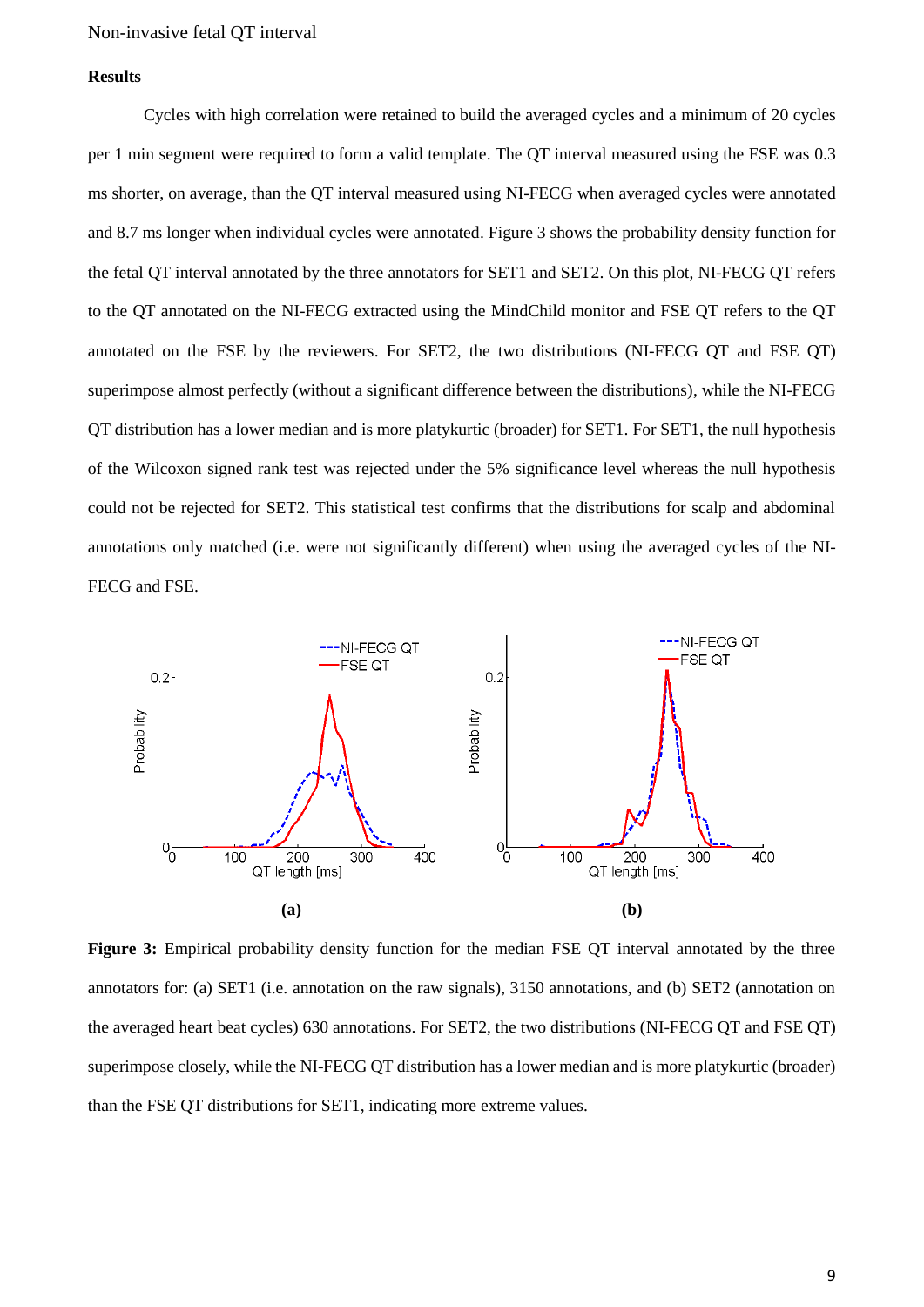

**Figure 4:** Comparison of annotations performed on average FECG waveforms from both the FSE and the NI-FECG monitor by three experts. (a): note the close correspondence between experts on both the FSE and NI-FECG signal. (b): note the disagreement between annotator 3 and the other two experts. This last example illustrates the importance of combining annotators to improve the reliability of results.

Figure 4 shows two examples of averaged cycles (FSE and NI-FECG) being annotated by the three experts. The figure shows the close agreement between the expert annotations on the FSE and on the NI-FECG. A total of 3150 annotations were performed for SET1 (1050 per annotator) and 630 for event 2 (210 per annotator). Table 1 and 2 presents the results for SET1 and SET2 when considering each individual annotator and all the annotators combined. The absolute error of 14.2 ms and 10.4 ms for SET1 and SET2 respectively when combining all the annotators compares favorably to absolute errors reported in the literature when adult data are annotated in a similar fashion.

Figure 5 shows that combining the annotations from the three experts resulted in a lower bias, a slope closer to one and higher goodness of fit ( $R^2 = 0.61$ ) than any of the three annotators taken individually. The intraclass correlation coefficient (ICC) was also computed between each individual annotator annotations on the SQT and AQT to quantify how much the two sets of annotations resembled each other. ICC of 0.522, 0.613, 0.616 for annotators 1-3 were obtained. The relative ranking between the three annotators is in accordance with the  $\chi^2$  evaluated (see Figure 5).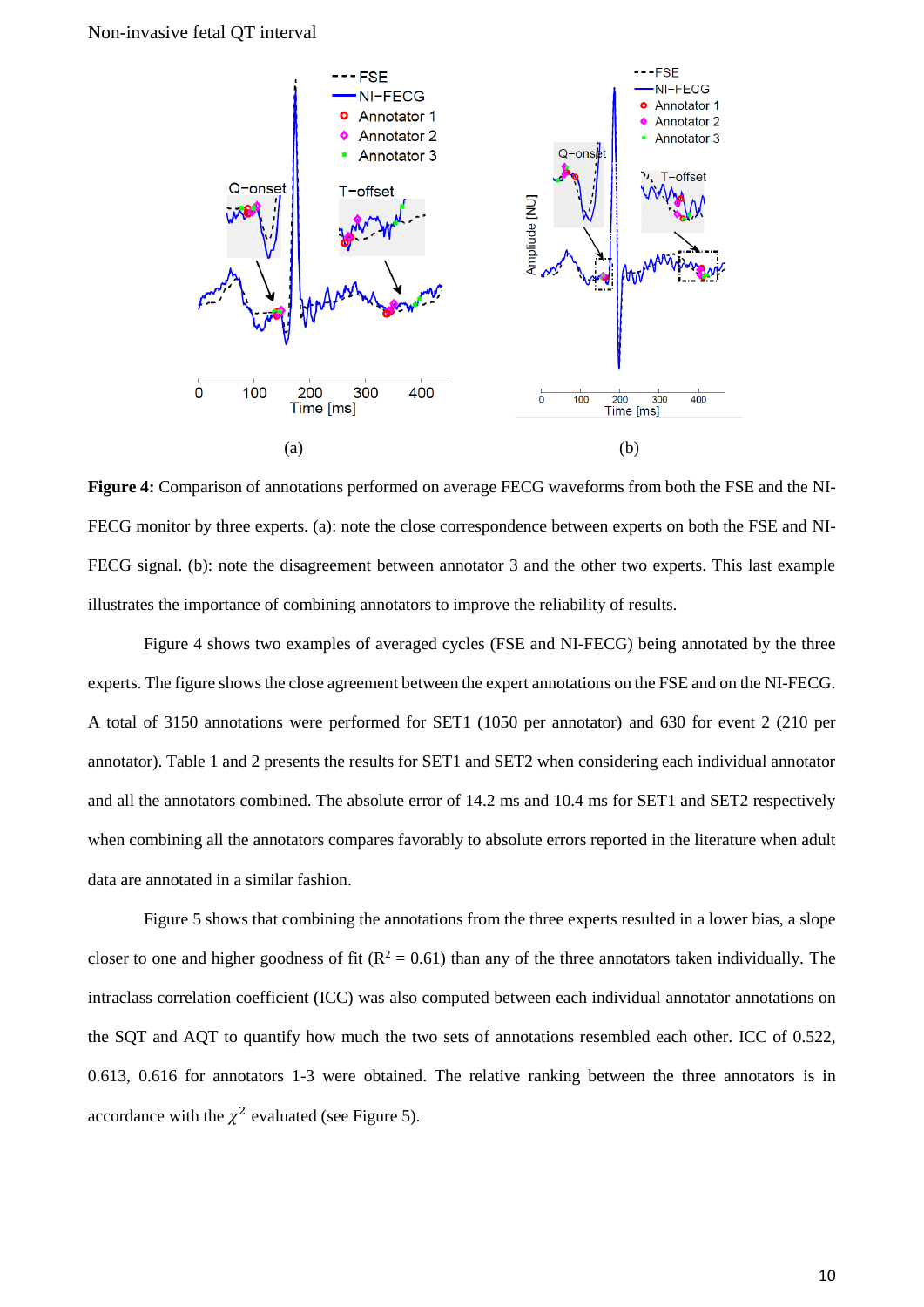**Table 1:** Individual annotators (A1-A3) and annotations for SET1 and SET2. Reference: FSE QT obtained from annotator A. Measure: non-invasive fetal ECG QT obtained from annotator A. RMSE95 and AE95:: RMSE and AE when removing the 5% extreme values. All values are expressed in ms. The lowest absolute error (AE) is underlined and also corresponds to the lowest RMSE (root mean square error).

| Method/Stats | RMSE | AΕ   | RMSE95 | AE95 |
|--------------|------|------|--------|------|
| A1-EVENT1    | 27.5 | 22.5 | 25.0   | 20.7 |
| A2-EVENT1    | 41.3 | 32.8 | 35.9   | 29.5 |
| A3-EVENT1    | 21.6 | 17.1 | 19.2   | 15.5 |
| A1-EVENT2    | 33.2 | 20.3 | 22.0   | 16.3 |
| A2-EVENT2    | 22.7 | 16.6 | 17.8   | 14.1 |
| A3-EVENT2    | 18.3 | 14.8 | 16.2   | 13.4 |

**Table 2:** Combining cardiologists' annotations to get FSE QT and non-invasive fetal ECG QT for SET1 and SET2. The error is assessed for the mean/median/EM non-invasive fetal ECG QT against mean/median/EM FSE QT approaches for fusing the annotations. RMSE95 and AE95:: RMSE and AE when removing the 5% extreme values. All values are expressed in ms. The lowest absolute error (AE) is underlined and also corresponds to the lowest RMSE (root mean square error).

| Method/Stats  | RMSE | AЕ       | RMSE95 | AE95      |
|---------------|------|----------|--------|-----------|
| Mean-EVENT1   | 17.9 | 14.1     | 15.1   | 12.4      |
| Median-EVENT1 | 21.3 | 17.1     | 18.7   | $15.5\,$  |
| EM-EVENT1     | 18.0 | 14.2     | 15.3   | 12.7      |
| Mean-EVENT2   | 15.4 | 11.5     | 12.1   | 9.9       |
| Median-EVENT2 | 18.8 | 14.2     | 15.8   | 12.5      |
| EM-EVENT2     | 13.6 | $10.4\,$ | 11.4   | $\rm 9.2$ |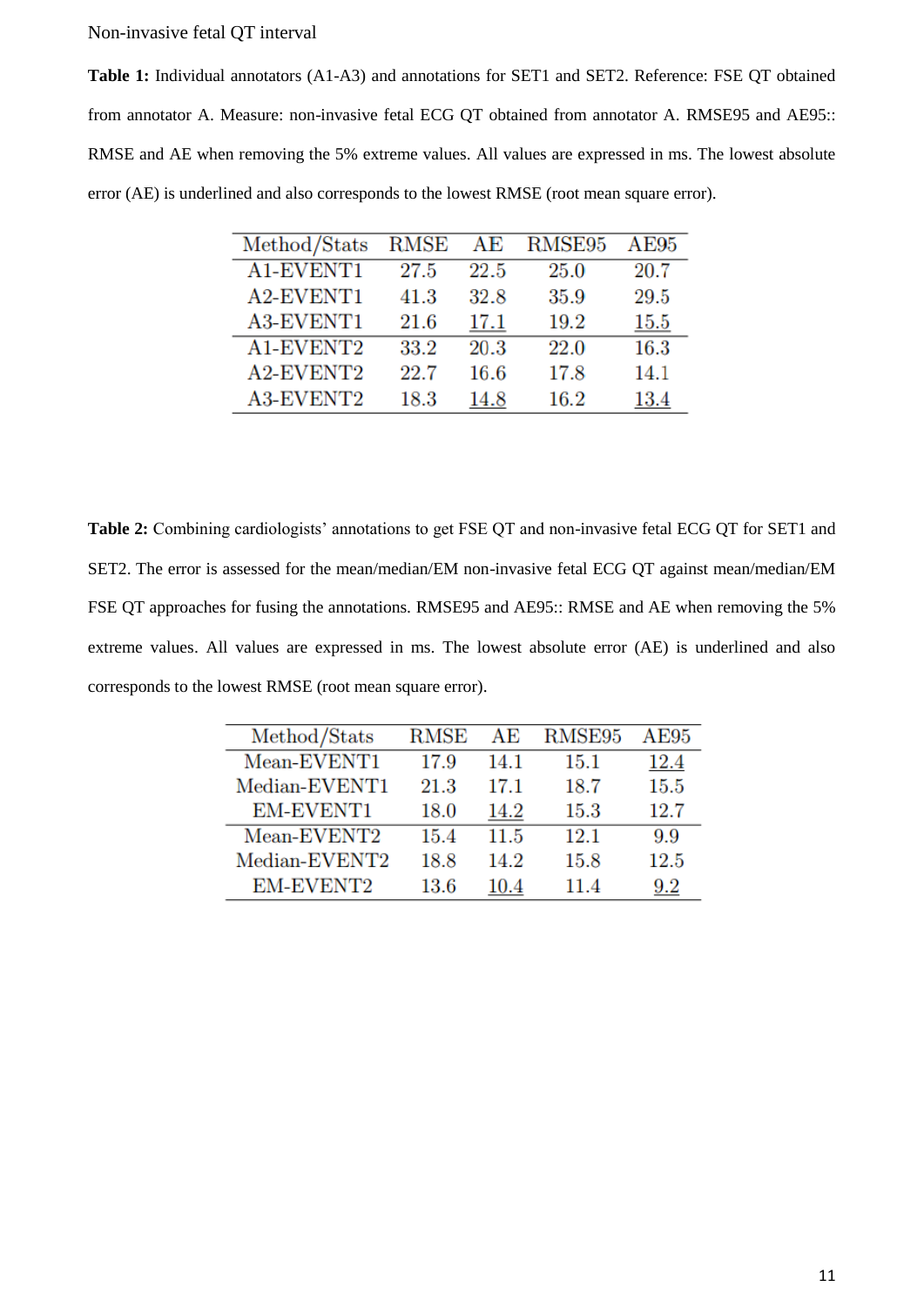

**Figure 5:** Plot of QT annotations from the extracted NI-FECG obtained using the NI-FECG monitor (denoted NI-FECG QT) against QT annotations from the FSE signal (denoted FSE QT), 22 fetuses (105, 1-min segments). A: annotator. (e.g. A1 NI-FECG QT refers to the QT annotated by annotator one on the NI-FEGC output from by the Meridian monitor). EM: crowd sourced annotations from the three clinicians using the EM algorithm (e.g. EM FSE QT refers to the scalp QT annotations merged using the EM algorithm). Line fit is given by:  $y =$  intercept + gradient x,  $R^2$  is the corresponding coefficient of determination (goodness of fit).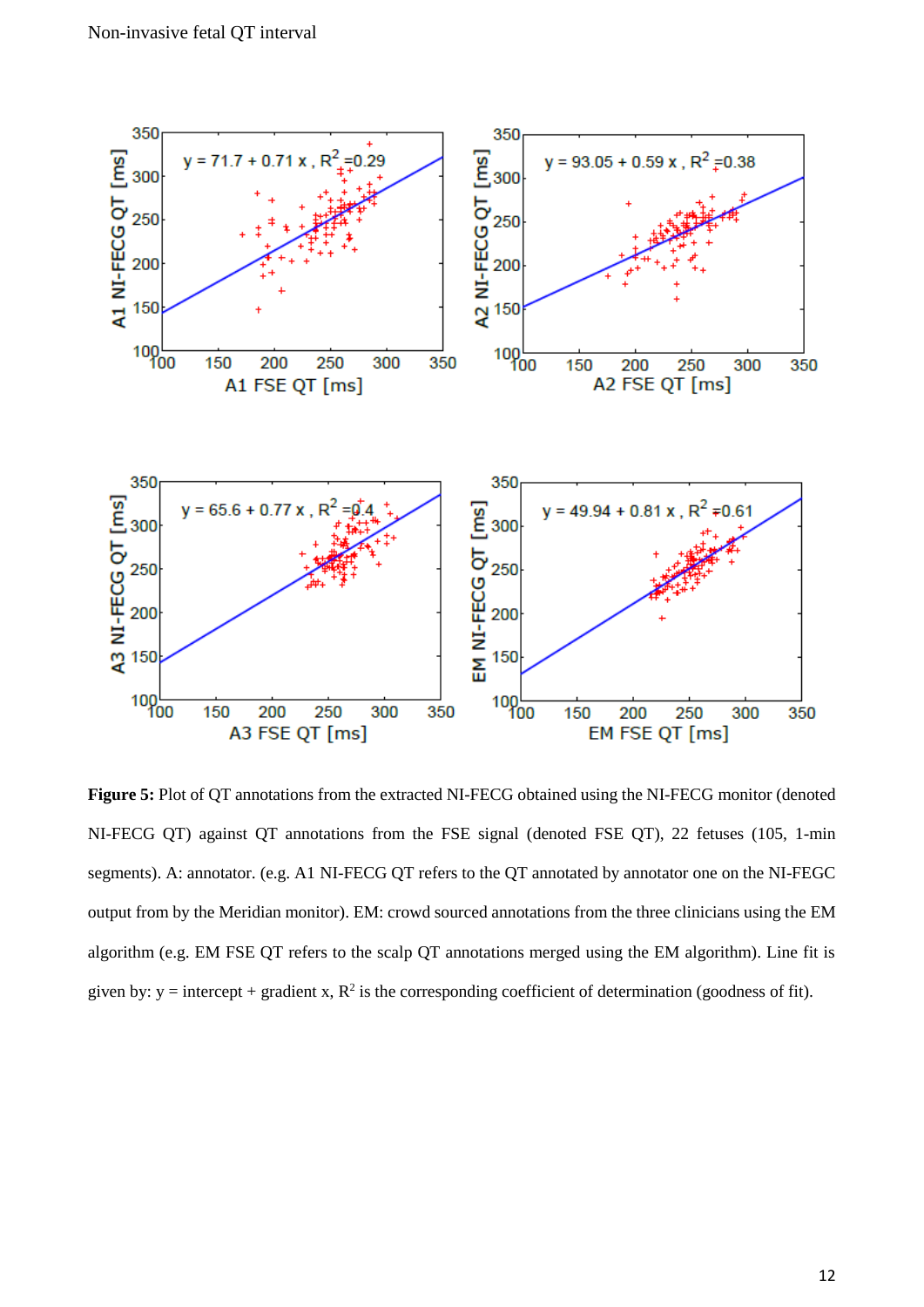#### **Discussion and Conclusion**

This is the first paper to demonstrate that the fetal QT interval can be reliably measured from ECG data recorded non-invasively using electrodes on the maternal abdomen. Although we note that no pathologically long or short QT intervals were present in the data available, we do not see any significant reason to believe the signal processing of our FECG would lead to significant distortions, since we have shown in earlier work that low frequency components of the FECG are not distorted by our extraction process (Clifford et al., 2011). However, definitely proving this remains a topic for future studies with a significant prevalence of fetuses with short or long QT intervals.

Our annotators, who were blinded to the source of the waveform they were annotating, generated QT intervals with excellent correlation between abdominal data and corresponding FSE signal when averaged waveforms were used. In contrast, when individual waveforms were annotated, the distortion inherent to the waveforms led the annotators to generally identify shorter QT intervals when annotating the abdominal signals than the FSE signals (see figure 3). These findings, suggest that the most accurate approach to fetal QT annotation will be to use a waveform created from a running average of several heartbeats. This was confirmed by the quantitative analysis presented in Table 1 and 2 where the results for the experiment on SET2 were consistently better. Combining the annotations from the three electrophysiologists resulted in a lowering of the RMSE (from 18.3 ms to 13.6 ms, SET2) and absolute error (14.8 ms to 10.4 ms, SET2) compared to using any individual annotator. This is in accordance with the finding of Zhu et al. (2014) for adult QT annotation aggregation. In the case of the experiment on SET2 the expected maximization algorithm gave the best results.

The magnitude of the fetal QT estimation error obtained in this study (17.9 ms RMSE for SET1 and 13.6 ms RMSE for SET2) compare to the RMSE obtained when combining QT annotations from three annotators on adult ECG (RMSE of 16.07 ms found previously) (Zhu et al., 2014).

A number of published studies have attempted to extract the fetal QT (and other ECG morphology based quantities) from the NI-FECG or fetal magnetocardiography (Brambati and Pardi, 1980, Stinstra et al., 2002, Abboud et al., 1990, Taylor et al., 2005). However, these studies did not validate their measurements with invasive data and thus they did not prove that the algorithms that they used for NI-FECG extraction did not distorted the QT length, for example, through the distortion of the T-wave by heavy preprocessing of the abdominal data or by moving to the source domain using a blind source separation algorithm (Andreotti et al.,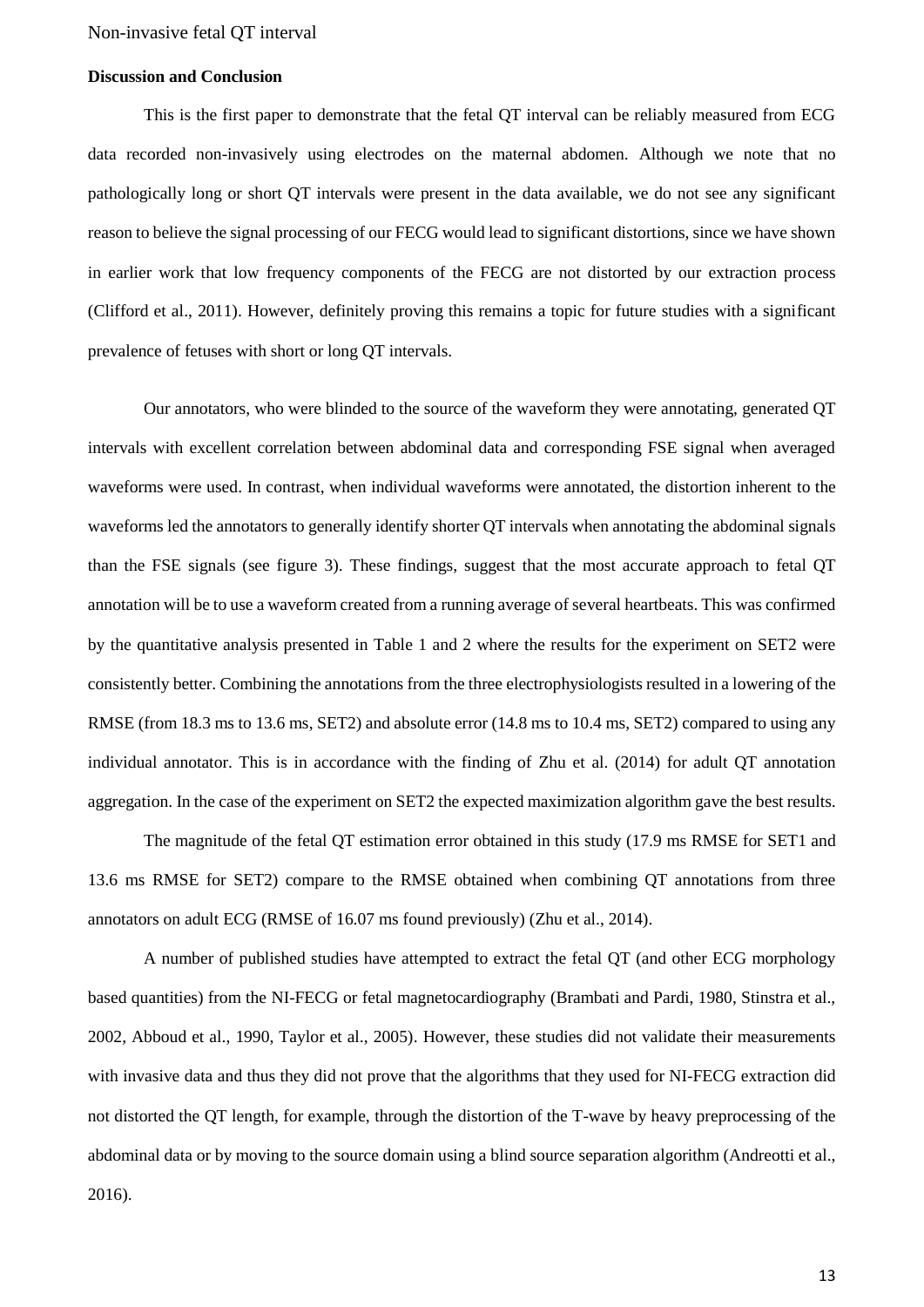Stinstra et al. (2002) used fetal magnetocardiography (MFCG) recordings from 582 healthy patients at different stages of the pregnancy (gestational age 17-41 weeks) and manually annotated the PR, PQ, QRS and QT intervals, averaging over 100 cardiac cycles per recording. They found the QT length was found to be in the interval [149 -339] ms (n=412, 16-42 weeks of gestation), but did not have FSE data to validate their measurements. Brambati and Pardi (1980), used NI-FECG to record 421 pregnant women (17-41 weeks) performed a similar set of measurements, averaging 50 cardiac cycles per measurement, again without simultaneous measurement of invasive FECG data. Two other papers performed similar analyses and found the QT to range from 207-338 ms (n=21, 32-41 weeks of gestation) (Abboud et al., 1990) and 233-329 ms (n=11, 24-41 weeks of gestation) (Taylor et al., 2005). Although these studies did not validate their measurements with invasive data, the ranges found were similar to the ranges obtained in this paper (see figure 3).

It bears mentioning, however, that there is no gold standard for the fetal QT interval, given the inability to adhere standard electrodes to the fetal precordium. Validation using the FSE is a reasonable approach, however it would be useful to validate the fetal QT interval with ECG data measured immediately after birth. Such data would also provide information on whether the QT interval changes at delivery. Despite the fact that one of the principal advantages of the NI-FECG is its ability to perform antenatal monitoring, the study focused on measurements performed at birth. This is because this is the only alternative for obtaining a QT reference by using the FSE (other than using magnetocardiography, which is expensive and would prohibit the use of the NI-FECG monitor). However, it is important to mention that the accuracy in estimating the FQT from the NI-FECG will likely be lower if the gestational age was significantly lower, since the fetal heart would be smaller and the NI-FECG signal to noise ratio may therefore be lower.

Since the extraction and study of morphological parameters from the NI-FECG is a nascent field, it is difficult to say whether the error reported in this study is low enough to be considered acceptable for fetal QT monitoring. However, it is less than that quoted for adult ECG studies and thus demonstrates a promising application. In addition, it is important to note that recent attempts at estimating fetal QT automatically have provided a root mean square error of over 152 ms, which indicates that our approach provides significant improvements (an order of magnitude reduction in errors) (Silva et al., 2013, Clifford et al., 2014).

Similar to prior studies (Silva et al., 2013), we determined that the QT interval can be most accurately measured by averaging a series of cardiac cycles. Averaging allows the production of quality ECG average cycles by reducing the signal to noise ratio by up to a factor  $\sqrt{N}$  (where *N* is the number of cycles averaged)

14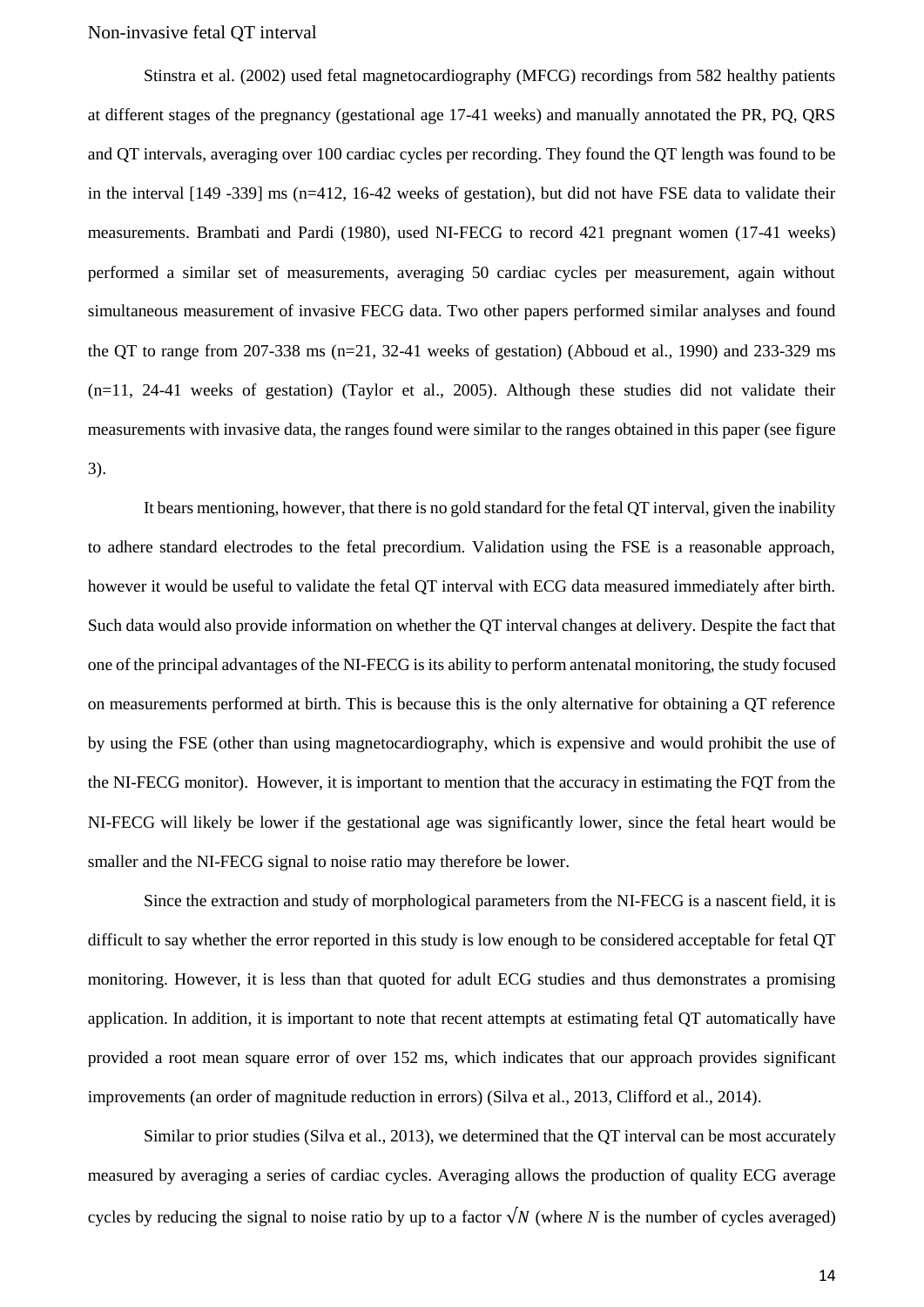under certain hypotheses (Rompelman and Ros, 1986b, Rompelman and Ros, 1986a). However this raises the question of how much `averaging' should be allowed given that the ECG is a non-stationary signal. This question needs further investigation, together with the number of annotators and their associated skill levels needed to create an exact QT estimate (Zhu et al., 2014).

Despite its relatively small sample size, our study is unique in that we validated the non-invasive fetal ECG QT measurement for each subject against invasive data that is largely absent of potential artifact or error due to the automated extraction process, which is scientifically repeatable. In addition we presented a rigorous protocol for obtaining the fetal QT measurements using an online annotation interface designed by our group and by combining the medical annotations from three expert cardiologists.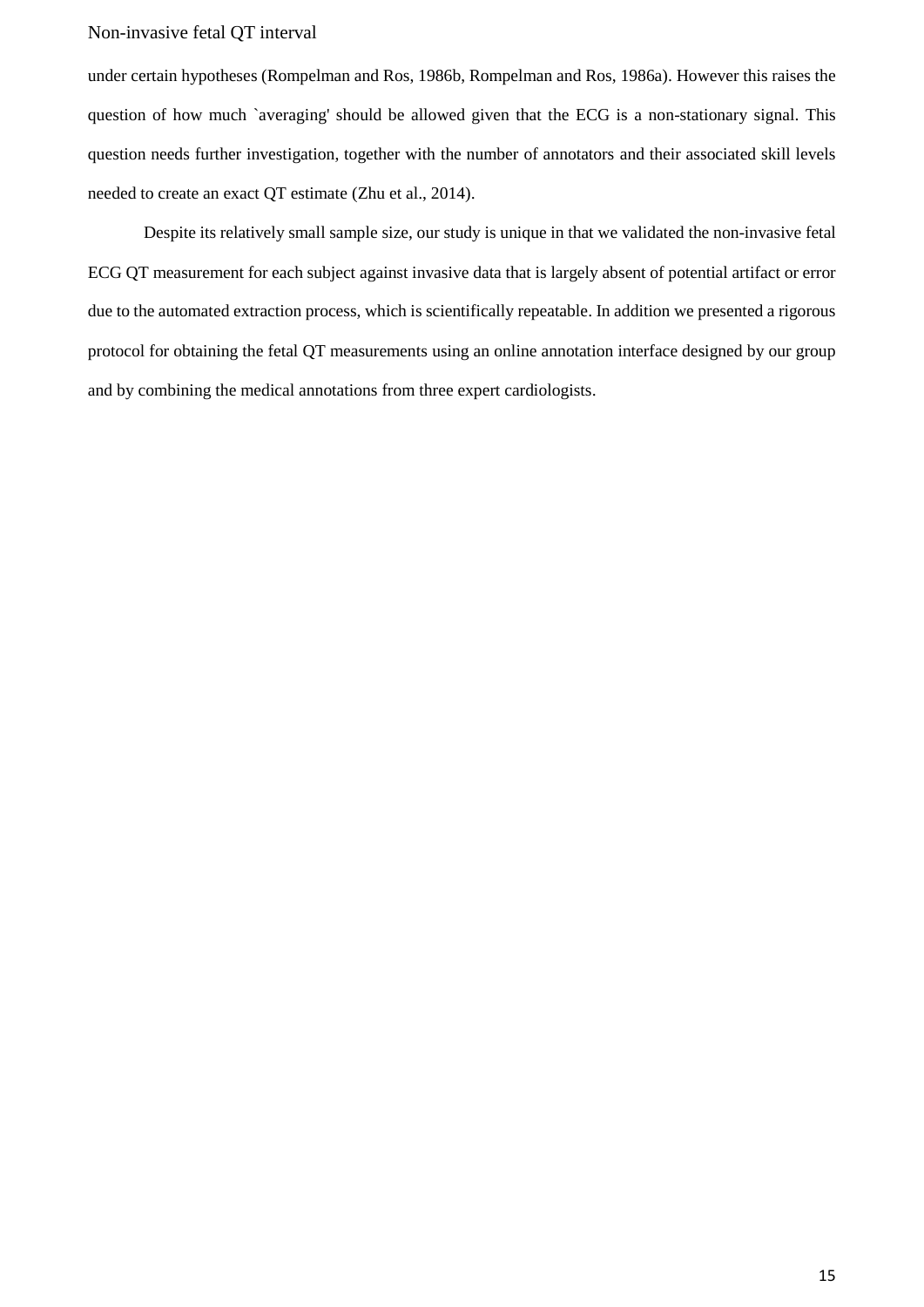## **Acknowledgment**

JB was supported by MindChild Medical Inc. North Andover, MA, by the UK Engineering and Physical

Sciences Research Council, the Balliol French Anderson scholarship fund, and by the Technion Aly Kaufman

Fellowship.

# **References**

- ABBOUD, S., BARKAI, G., MASHIACH, S. & SADEH, D. 1990. Quantification of the fetal electrocardiogram using averaging technique. *Comput Biol Med,* 20**,** 147-55.
- AMER-WAHLIN, I., HELLSTEN, C., NOREN, H., HAGBERG, H., HERBST, A., KJELLMER, I., LILJA, H., LINDOFF, C., MANSSON, M., MARTENSSON, L., OLOFSSON, P., SUNDSTROM, A. & MARSAL, K. 2001. Cardiotocography only versus cardiotocography plus ST analysis of fetal electrocardiogram for intrapartum fetal monitoring: a Swedish randomised controlled trial. *Lancet,* 358**,** 534-8.
- AMERICAN COLLEGE OF OBSTETRICIANS AND GYNECOLOGISTS 2005. ACOG Practice Bulletin: Intrapartum fetal heart rate monitoring.
- ANDREOTTI, F., BEHAR, J., ZAUNSEDER, S., OSTER, J. & CLIFFORD, G. D. 2016. An open-source framework for stress-testing non-invasive foetal ECG extraction algorithms. *Physiological Measurement,* 37**,** 627.
- BAZETT, H. C. 1920. An analysis of the time-relations of electrocardiograms. *Heart,* 7**,** 353-70.
- BEHAR, J., ANDREOTTI, F., ZAUNSEDER, S., OSTER, J. & CLIFFORD, G. D. 2016. A practical guide to noninvasive foetal electrocardiogram extraction and analysis. *Physiological Measurement,* 37**,** R1.
- BEHAR, J., OSTER, J. & CLIFFORD, G. D. 2014. Combining and benchmarking methods of foetal ECG extraction without maternal or scalp electrode data. *Physiol Meas,* 35**,** 1569-89.
- BELFORT, M. A., SAADE, G. R., THOM, E., BLACKWELL, S. C., REDDY, U. M., THORP, J. M., JR., TITA, A. T., MILLER, R. S., PEACEMAN, A. M., MCKENNA, D. S., CHIEN, E. K., ROUSE, D. J., GIBBS, R. S., EL-SAYED, Y. Y., SOROKIN, Y., CARITIS, S. N., VANDORSTEN, J. P., EUNICE KENNEDY SHRIVER NATIONAL INSTITUTE OF CHILD, H. & HUMAN DEVELOPMENT MATERNAL-FETAL MEDICINE UNITS, N. 2015. A Randomized Trial of Intrapartum Fetal ECG ST-Segment Analysis. *N Engl J Med,* 373**,** 632-41.
- BRAMBATI, B. & PARDI, G. 1980. The intraventricular conduction time of fetal heart in uncomplicated pregnancies. *Br J Obstet Gynaecol,* 87**,** 941-8.
- CAMPBELL, R. W., GARDINER, P., AMOS, P. A., CHADWICK, D. & JORDAN, R. S. 1985. Measurement of the QT interval. *Eur Heart J,* 6 Suppl D**,** 81-3.
- CHRISTOV, I. & SIMOVA, I. 2006. Fully automated method for QT interval measurement in ECG. *Computers in Cardiology,* 33**,** 321-324.
- CLIFFORD, G., SAMENI, R., WARD, J., ROBINSON, J. & WOLFBERG, A. J. 2011. Clinically accurate fetal ECG parameters acquired from maternal abdominal sensors. *Am J Obstet Gynecol,* 205**,** 47e1-35.
- CLIFFORD, G. D., SILVA, I., BEHAR, J. & MOODY, G. B. 2014. Non-invasive fetal ECG analysis. *Physiol Meas,* 35**,** 1521-36.
- CROTTI, L., TESTER, D. J., WHITE, W. M., BARTOS, D. C., INSOLIA, R., BESANA, A., KUNIC, J. D., WILL, M. L., VELASCO, E. J., BAIR, J. J., GHIDONI, A., CETIN, I., VAN DYKE, D. L., WICK, M. J., BROST, B., DELISLE, B. P., FACCHINETTI, F., GEORGE, A. L., SCHWARTZ, P. J. & ACKERMAN, M. J. 2013. Long QT syndromeassociated mutations in intrauterine fetal death. *JAMA,* 309**,** 1473-82.
- DORET, M., MASSOUD, M., CONSTANS, A. & GAUCHERAND, P. 2011. Use of peripartum ST analysis of fetal electrocardiogram without blood sampling: a large prospective cohort study. *Eur J Obstet Gynecol Reprod Biol,* 156**,** 35-40.
- DUBNOV-RAZ, G., JUURLINK, D. N., FOGELMAN, R., MERLOB, P., ITO, S., KOREN, G. & FINKELSTEIN, Y. 2008. Antenatal use of selective serotonin-reuptake inhibitors and QT interval prolongation in newborns. *Pediatrics,* 122**,** e710-5.
- DUBNOV, G., FOGELMAN, R. & MERLOB, P. 2005. Prolonged QT interval in an infant of a fluoxetine treated mother. *Arch Dis Child,* 90**,** 972-3.
- FUJIMOTO, Y., MATSUMOTO, T., HONDA, N., TOJO, R., FURUYA, M., KASAI, K., SAITO, S., MOCHIMARU, F. & ISHIKAWA, Y. 2009. Prenatal diagnosis of long QT syndrome by non-invasive fetal electrocardiography. *J Obstet Gynaecol Res,* 35**,** 555-61.